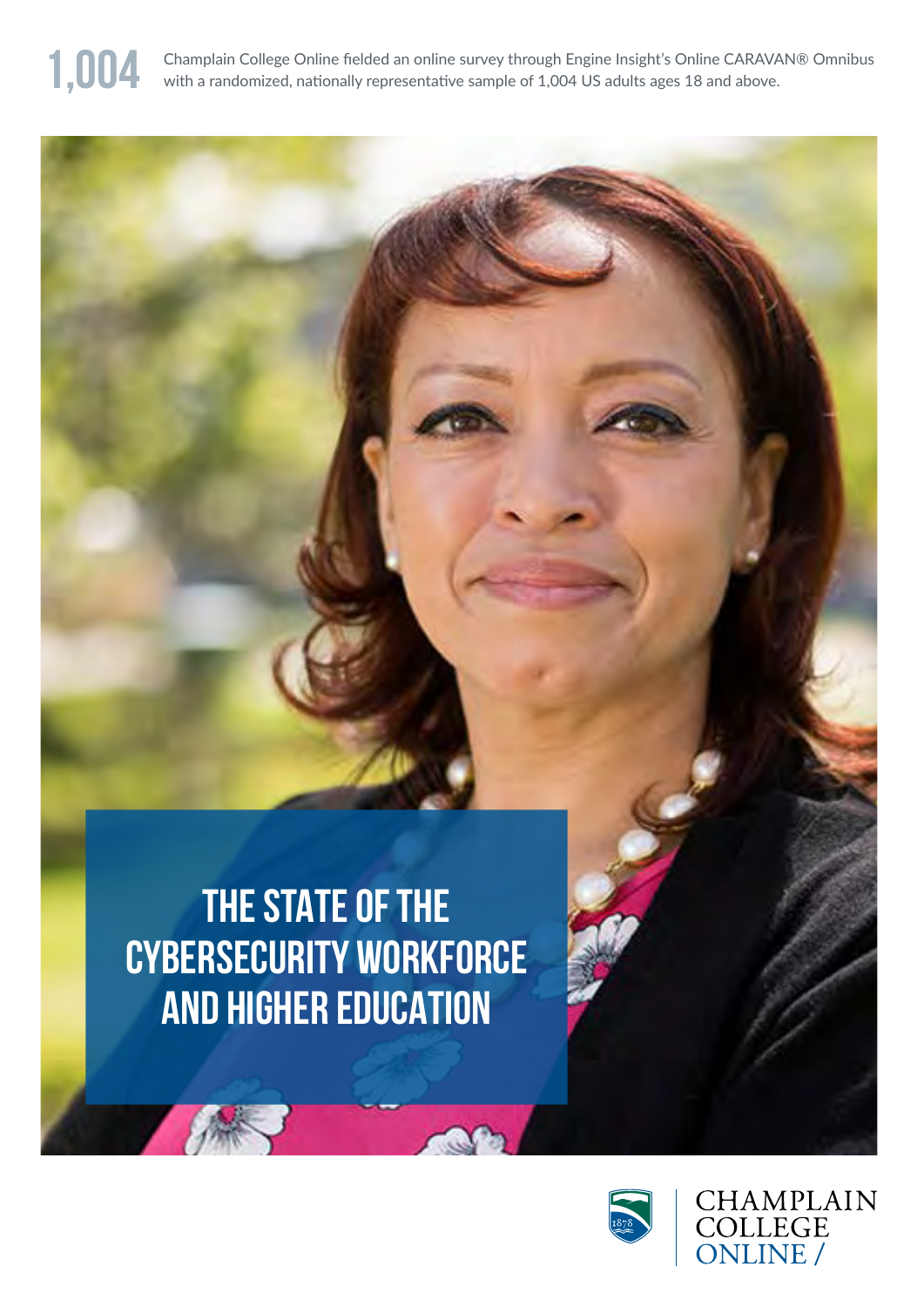# **CONTENTS**

3 **Source of Data**

58

5

277B1347

 $19366A4$ 

- 4 **Purpose of Survey**
- **7 Level of Concern**
- **8 Confidence in Creating Solutions**
- **9 Roles Colleges and Universities Could Play in Addressing Cybersecurity Issues**
- **11 Returning to School to Prepare for a Job in Cybersecurity**
- **12 Employer-Funded Cybersecurity Education**
- **13 Reasons for Not Returning to College to Pursue a Cybersecurity Education**
- **14 Women in the Cybersecurity Field**
- **15 Conclusion**
- **17 Appendix: Full Survey Results**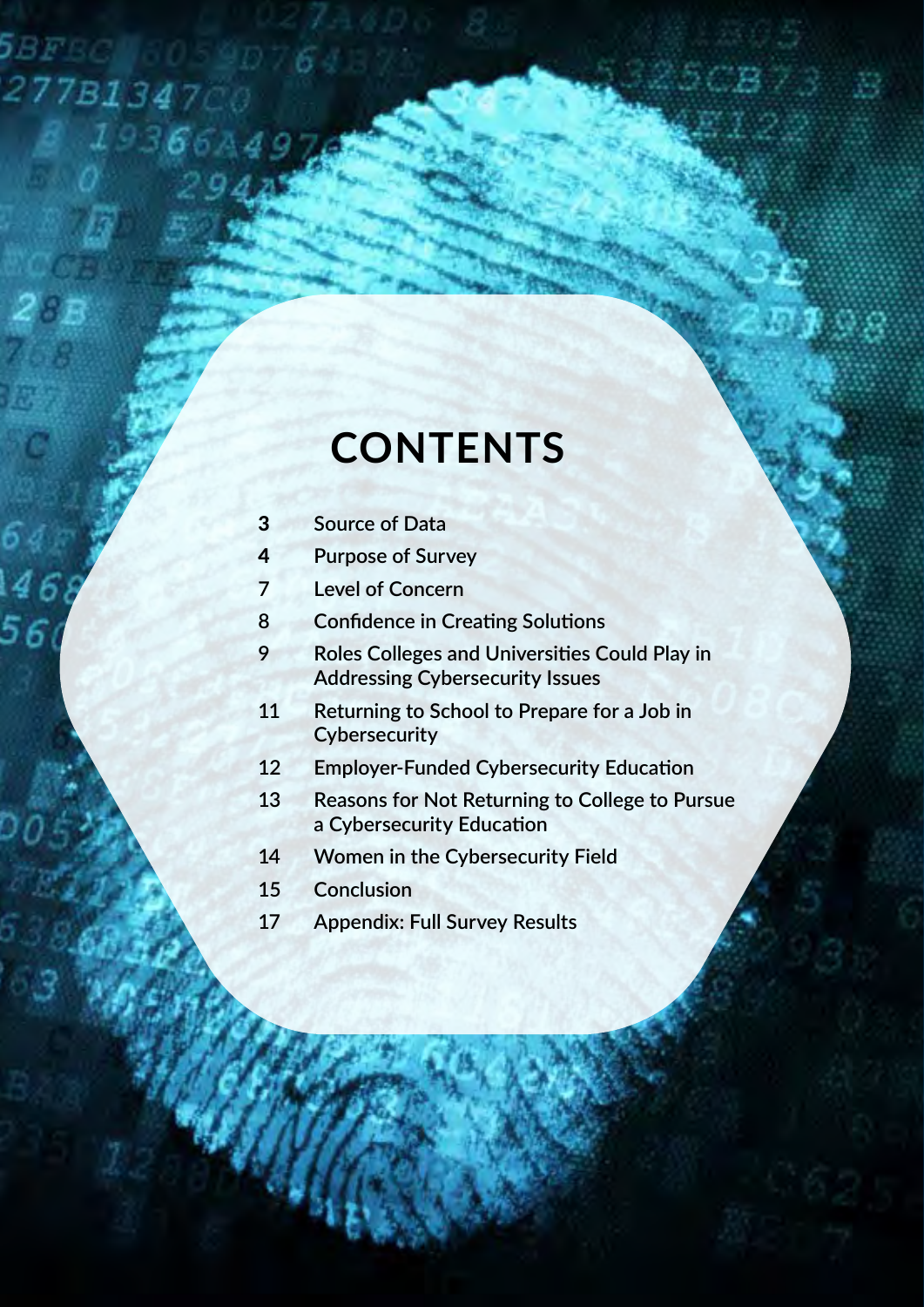# SOURCE OF DATA

Champlain College Online fielded an online survey through Engine Insight's Online CARAVAN® Omnibus from June 21 to June 24, 2018, with a randomized, nationally representative sample of 1,004 US adults ages 18 and above.

# **1,004 ADULTS 18 Years OLD +**

ප ක් අ

**TIARE** 

am c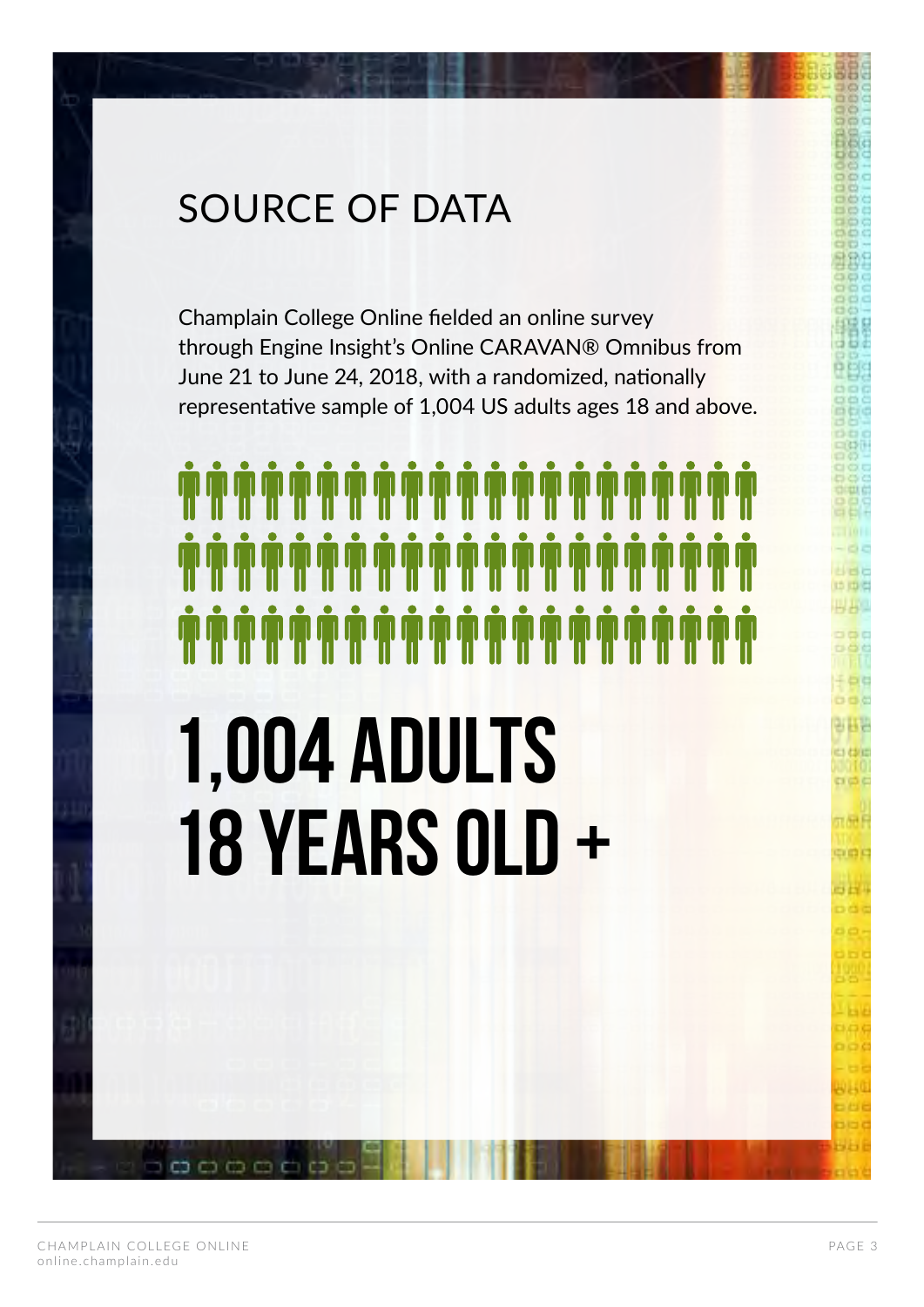



# PURPOSE OF SURVEY

Cybersecurity is becoming increasingly important in today's digital world, and as a result, the need for well-trained cybersecurity professionals is becoming critical for many organizations across all industries and sectors. Given this, the purpose of this survey was to assess American's opinions on, and awareness of, the cybersecurity field, and the role higher education plays in it.

As noted by CyberSeek, a cybersecurity career resource supported by the National Initiative for Cybersecurity Education (NICE), a program of the National Institute of Standards and Technology in the U.S. Department of Commerce, "from April 2017 through March 2018, there were 109,000 openings for Information Security Analysts, but only 105,000 workers currently employed in those positions – an annual talent shortfall of 5,000 workers for cybersecurity's largest job. There are 200,000 additional openings requesting cybersecurity-related skills, and employers are struggling to find workers who possess them. Jobs requesting cloud security skills, for example, remain open 96 days on average – longer than any other IT skill."

The need for cybersecurity specialists is clear - both from the perspective of employers, and from that of the general population, who see media coverage of massive data breaches on a near-daily basis. But how do we create a growing, highly-qualified pool of cybersecurity applicants to fill these critical roles? Organizations across sectors and industries must work together to identify the untapped potential of those not currently in the field, conduct targeted outreach to promote awareness, and create systems of support to build sustainable pathways to a cybersecurity career.

The topics covered in this survey include:

- Concern over personal impacts of cybersecurity threats
- Confidence in the ability of a variety of organizations in the United States to address cybersecurity issues
- The role of higher education institutions in creating cybersecurity solutions
- Interest in returning to school to obtain a degree or certificate in preparation for a cybersecurity career
- Representation of women in the cybersecurity field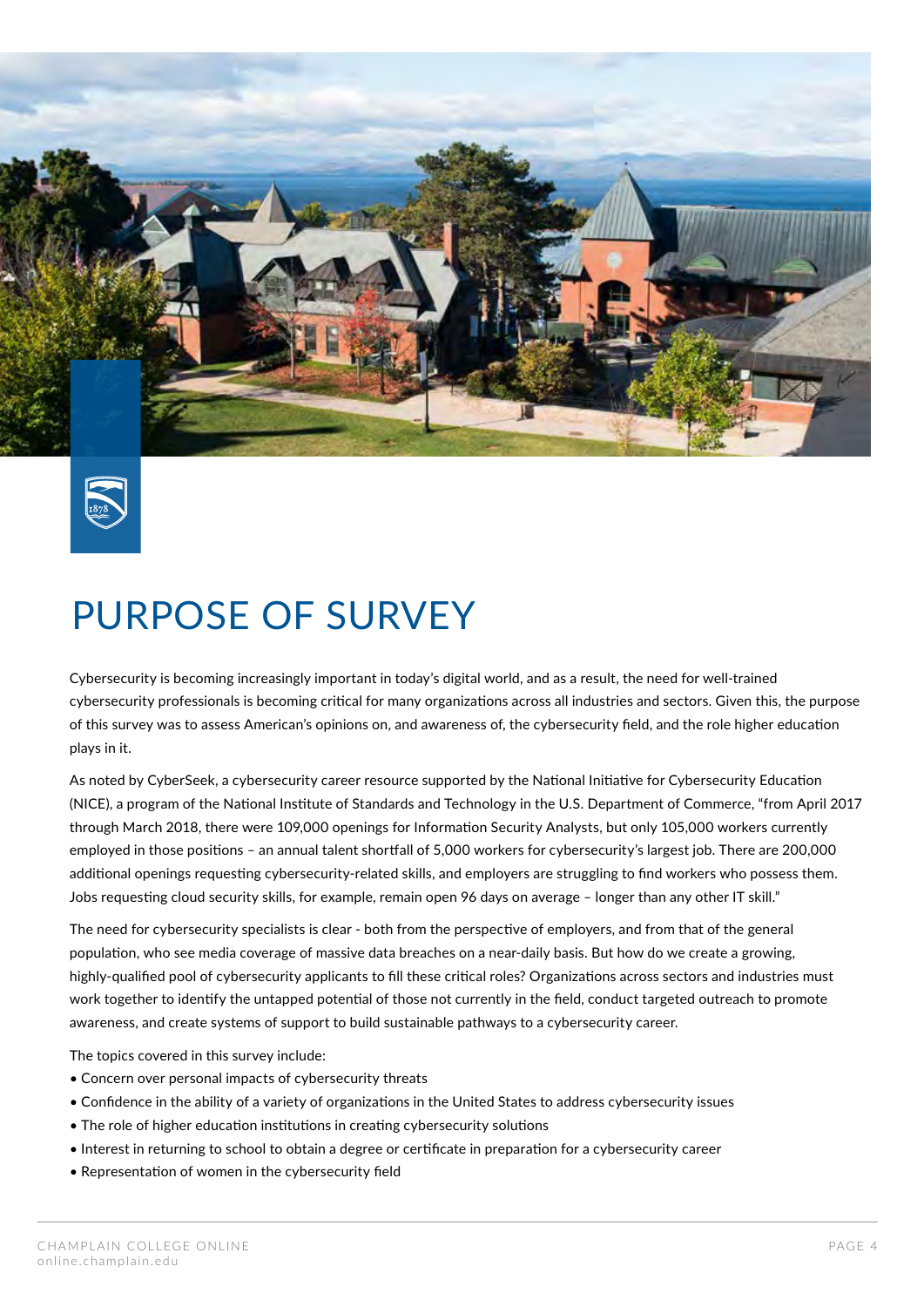

# **THE MAJORITY OF AMERICANS ARE CONCERNED ABOUT CYBERSECURITY THREATS**

# **88%**

**Are "very" or "somewhat" concerned about cybersecurity threats impacting them personally**







**Would pursue a cybersecurity education if it were paid for by their employer**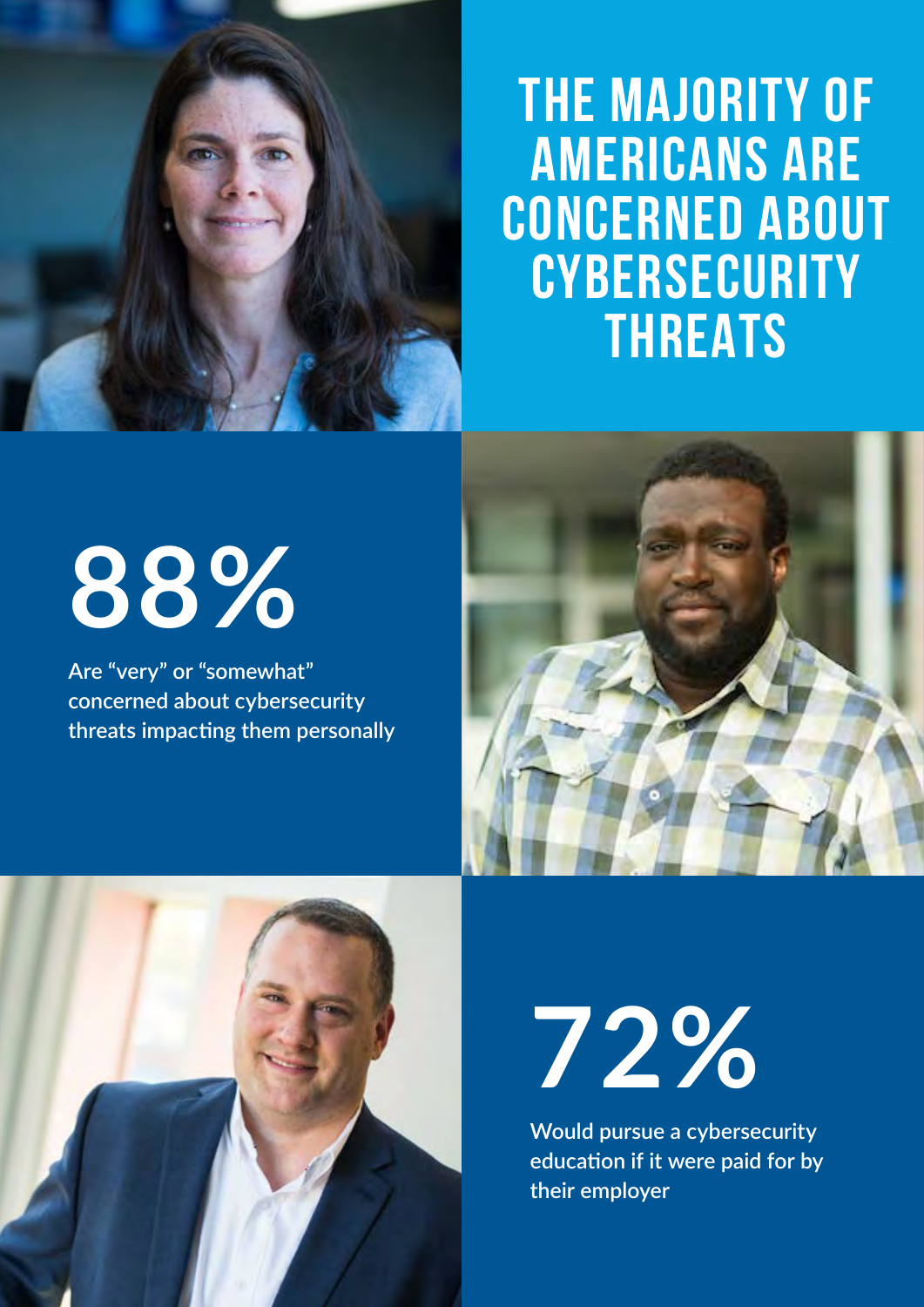**HOW CONCERNED ARE ADULTS ABOUT CYBERSECURITY THREATS, SUCH AS HACKING, DATA BREACHES, PHISHING, ETC. IMPACTING THEM PERSONALLY?**



# *OLDER RESPONDENTS MORE CONCERNED THAN YOUNGER RESPONDENTS*

Respondents between the ages of 54-72 are much more likely to be "very concerned" about such threats, with 50% of them reporting this to be the case.

> Respondents between the ages of 20-37 are less likely to be concerned; only 39% said they are "very concerned."

#### **TAKEAWAYS**

The vast majority of respondents - 88% - are concerned about the impact of cybersecurity threats on their own lives. Given publicity around massive data breaches and privacy issues in today's media landscape (for example, the Equifax data breach, or Facebook's recent privacy scandals), it's not surprising that cybersecurity is on the minds of most Americans. The fact that concern is high across all age groups is yet another indication of how aware the general population is of cybersecurity threats; while in the past, this awareness might have been limited to individuals in technology-focused careers or with a special interest in the cybersecurity field, today, a much wider population has a basic understanding of the digital threats we face - both as individuals and as a nation - on a daily basis.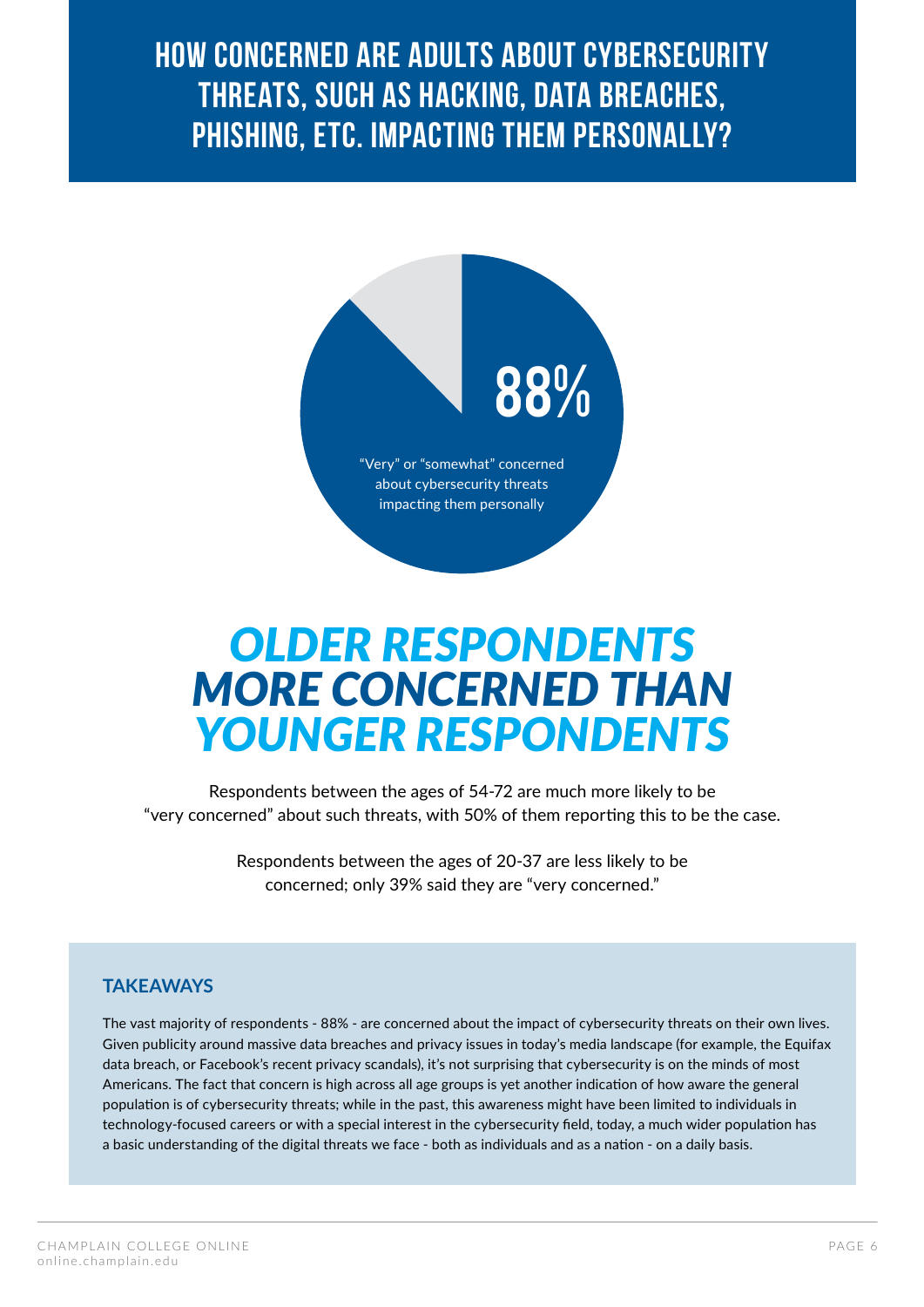## **CONFIDENCE IN THE ABILITY OF DIFFERENT ORGANIZATIONS TO CREATE SOLUTIONS THAT REDUCE CYBER THREATS**

#### **INSTITUTION / PERCENTAGE THAT ARE CONFIDENT**

**Respondents were asked to assess the ability of different institutions and organizations working to address cybersecurity issues in the United States.**

| <b>Private Sector</b> | 71% | <b>Colleges &amp; Universities 68%</b> | <b>Government</b> | 52% |
|-----------------------|-----|----------------------------------------|-------------------|-----|
|                       |     |                                        |                   |     |

#### Private Sector (71%):

- Younger respondents (millenials, between the ages of 20-37) are most confident in the private sector; older respondents (Baby Boomers, between the ages of 54-72), are significantly more likely to say they are not confident in the private sector than millenials, with 41% expressing a lack of confidence as compared to 23% of millenials
- Those who have completed some college, or hold a college degree, are significantly more likely to express confidence in the private sector than those who hold a high school diploma or less (75% vs. 66%)

#### Colleges & Universities (68%):

- Only 24% of 18-34 year olds are very confident in the ability of colleges and universities to address cyber threats
- 32% of individuals say they are not confident in colleges and universities
- Those with incomes under \$50,000 are significantly more likely to be confident in colleges and universities than those with incomes over \$75,000

#### Government (52%):

- Millenials are significantly more likely to be confident in the government than Baby Boomers, with 58% of millennials expressing confidence in the government's ability to address cyber threats versus 45% of baby boomers expressing confidence
- Those with a high school diploma or less are significantly more likely to be confident in the government than college graduates, with 17% and 9% expressing confidence, respectively
- Nearly half of of individuals overall (48%) are not confident in the government's ability to address cybersecurity threats

#### **TAKEAWAYS**

Of the institutions being considered, respondents were most confident in the private sector. Given the perceived agility and innovation coming out of the private sector, particularly in technology-focused businesses, this confidence makes sense - people perceive the private sector as having the resources to come up with effective and dynamic solutions quickly. The government, on the other hand, has many other priorities to address in addition to cybersecurity, and so their ability to move quickly on cutting-edge solutions may not be as strong as that of the private sector - hence the lower confidence rate.

While colleges and universities were still ranked highly in terms of confidence in their ability to address cybersecurity issues, their potential role is perhaps less clear to respondents than the roles of the private sector and the government (bringing innovative solutions to market quickly, and protecting citizens to the best of their ability, respectively). As we continue to have national conversations about what higher education should look like, what the value of a degree truly is, and whether college is worth the high tuition, it makes sense that respondents - particularly younger individuals, who are currently facing their first tuition bills - would be skeptical as to how colleges might play a role in creating solutions to address national cybersecurity issues.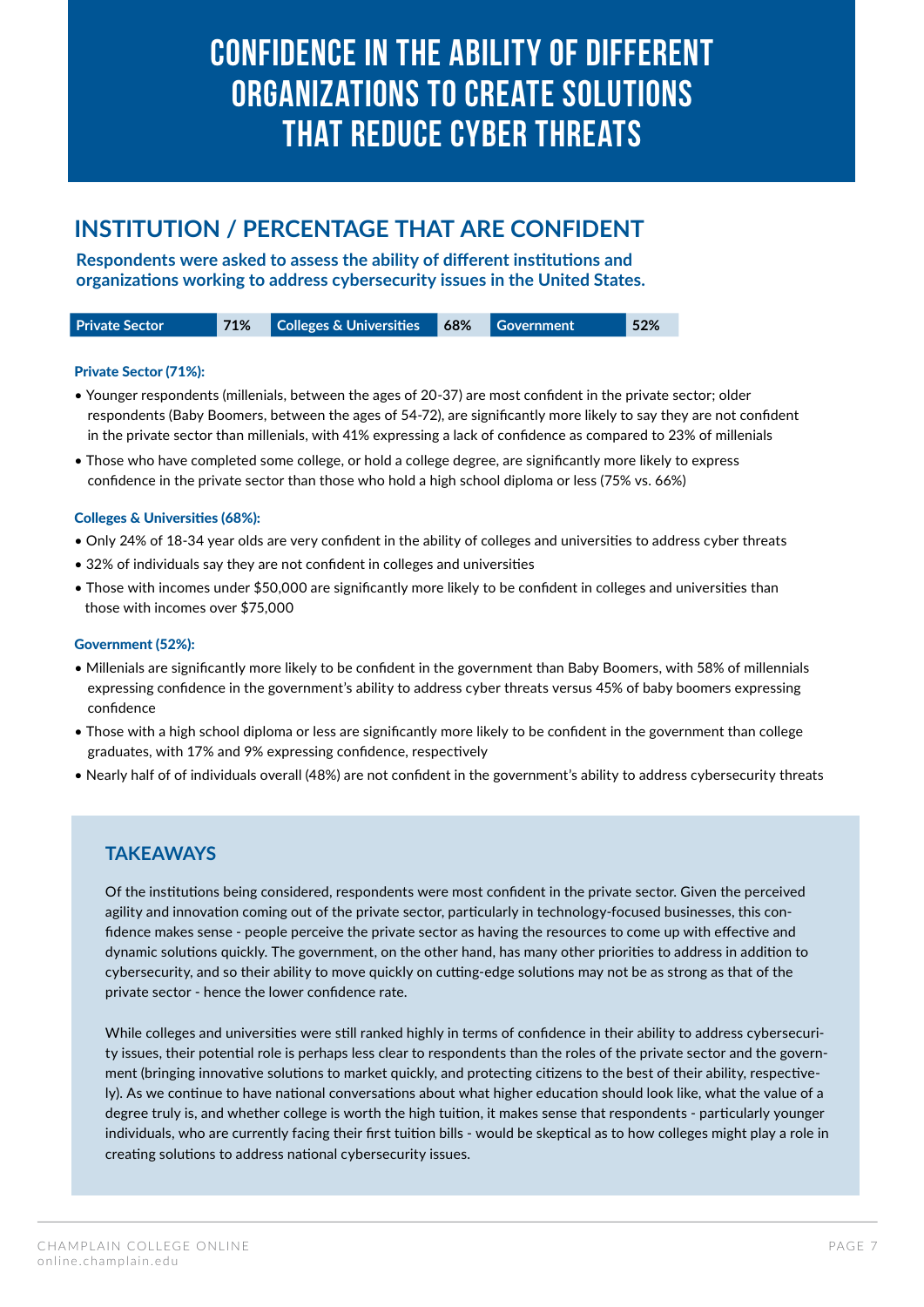# **ROLES COLLEGES AND UNIVERSITIES COULD PLAY IN ADDRESSING CYBERSECURITY ISSUES AND CREATING SOLUTIONS THAT REDUCE CYBER THREATS AND IMPROVE INFORMATION SECURITY IN THE UNITED STATES.**

To help respondents get a sense of how colleges and universities might work to create solutions to reduce **cyber threats and improve information security, respondents were given a series of potential roles that higher education institutions might play in addressing cybersecurity solutions.**

Solutions and percentage agreement:



- Those with a college degree are significantly more likely to believe that colleges should be creating more cybersecurity education programs for college-age students than those without (95% of college graduates vs. 89% of those with a high school diploma or less)
- 88% of women believe that colleges should be ensuring all college students (regardless of major) have a basic cybersecurity education - significantly more than men, at only 83%

#### **When asked to provide additional potential roles for colleges and universities in addressing cybersecurity issues, the following were the top ideas identified by respondents:**

- Training and educating users on identifying and prevent cybersecurity threats (16%)
- Protecting private information and accounts (13%)
- Being proactive, taking precautions, and using the latest technology to prevent security breaches (10%)
- Creating and developing new cybersecurity solutions (10%)
- Conducting and providing research and studies on cybersecurity (8%)
- Using their knowledge, and the brightest young minds at their institutions, to address cybersecurity issues (7%)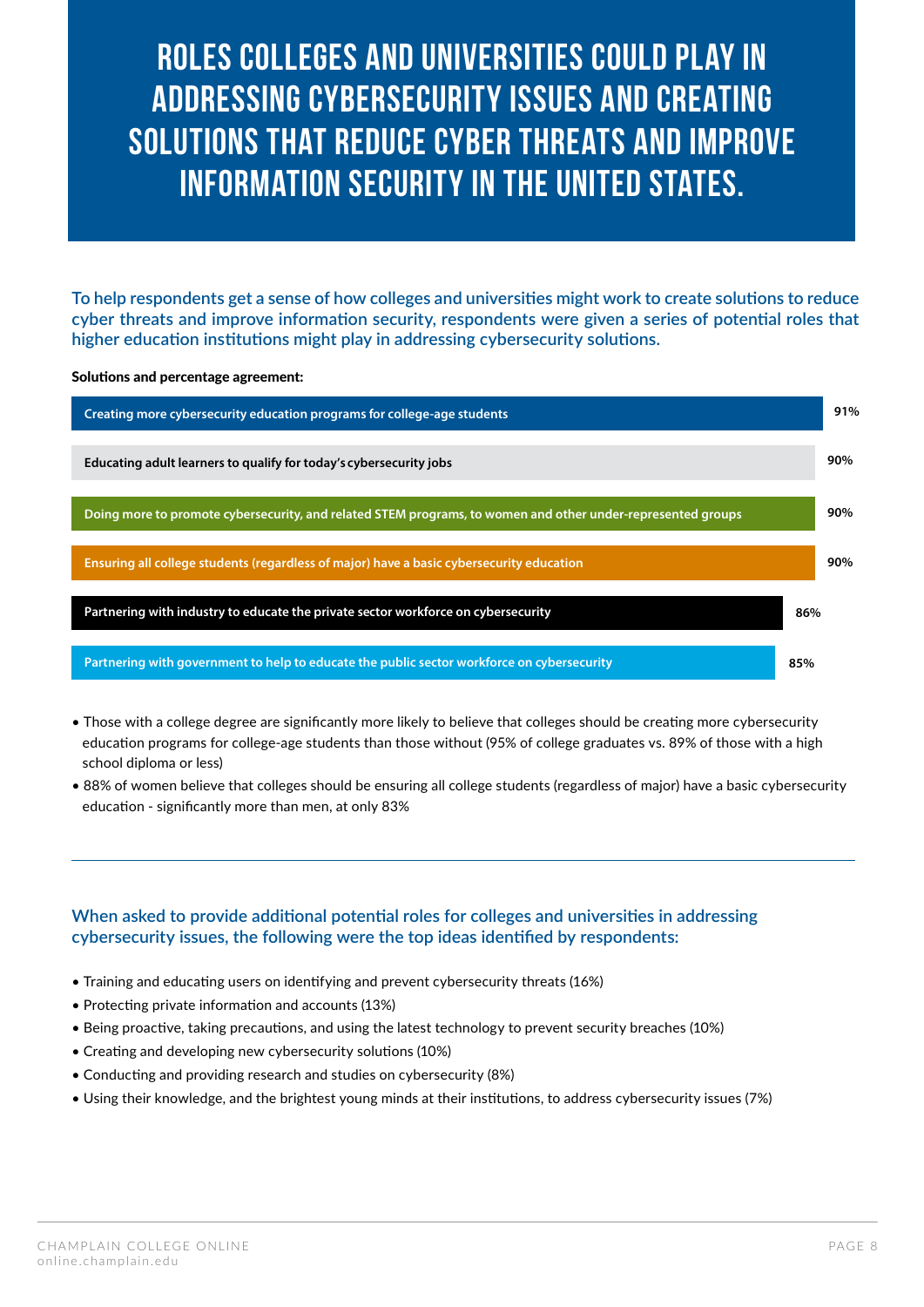#### **TAKEAWAYS**

It's clear that individuals see the greatest benefit of higher education in addressing cybersecurity issues as being its ability to educate students and prepare them for work in this important field, with the top roles for colleges and universities all relating to education, training, and promotion of tech-focused programs. It's also important to note the fact that respondents recognize the importance of giving all students a basic understanding of the field indicating that most people see cybersecurity as a skill that is important for everyone, regardless of industry or sector, to have. As indicated in the first question, regarding personal concern over cyber threats, cybersecurity is such a pervasive issue that it's no longer just the domain of technology experts - it's something that has the potential to affect everyone, and is therefore everyone's responsibility. Our best chance of addressing cybersecurity threats as a nation is to have a well-trained workforce, and colleges and universities are well-equipped to get us there.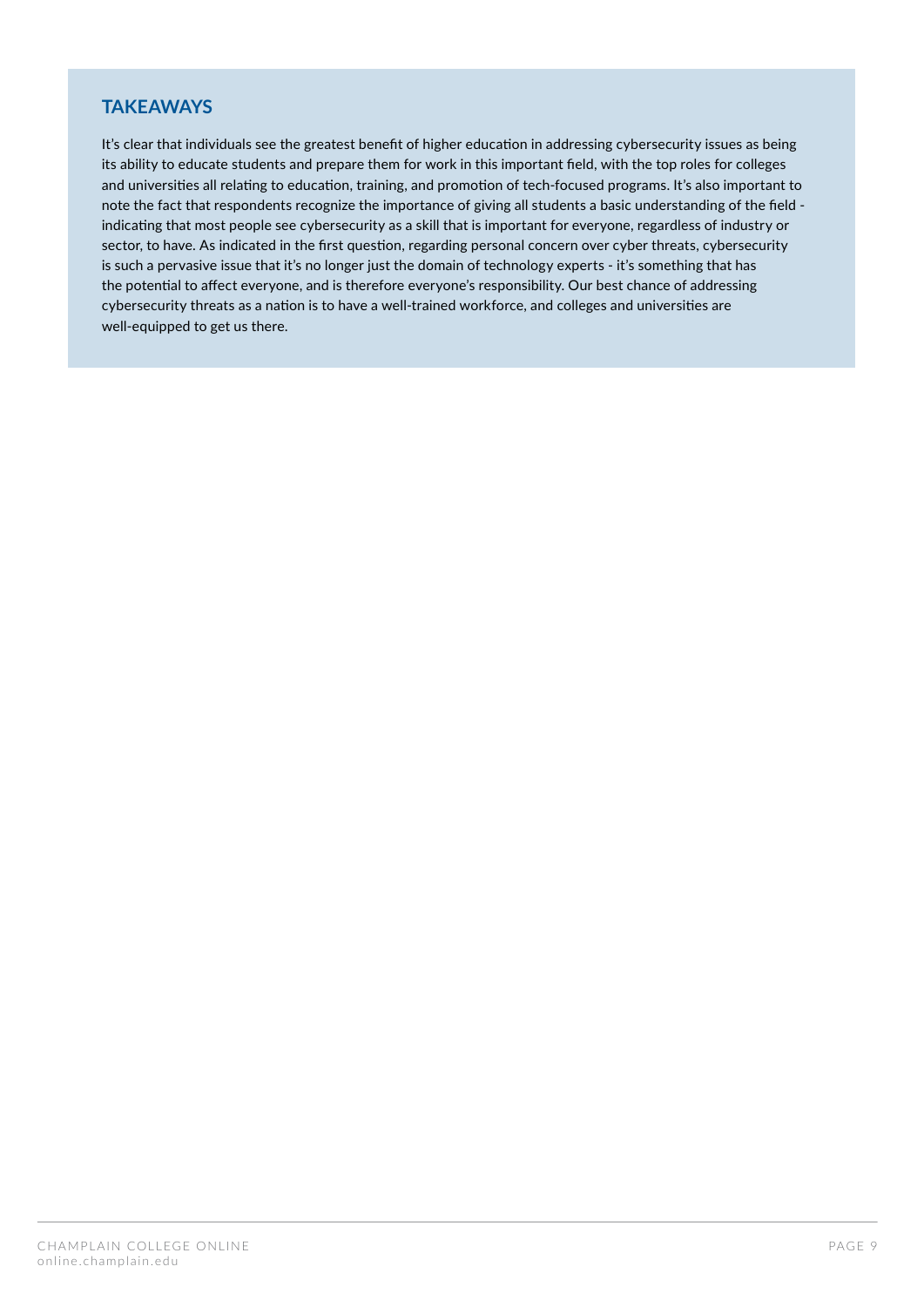**WOULD ADULTS CONSIDER GOING OR RETURNING TO COLLEGE - EITHER ONLINE OR ON-CAMPUS - TO EARN A CERTIFICATE OR DEGREE TO PREPARE THEM FOR A JOB IN CYBERSECURITY?**



*college* to earn a certificate or degree to prepare them for a job in cybersecurity

# *THOSE UNDER THE AGE OF 44*

are significantly more *likely to consider getting a degree* to prepare them for a cybersecurity career than those above the age of 45

#### *Of those who said they would consider pursuing a cybersecurity education, the top five reasons included:*

| Job security and demand in the field                            | 8%  |
|-----------------------------------------------------------------|-----|
| The desire to help and protect people, and to make a difference | 7%  |
| Interest in the field                                           | .5% |
| Better pay and the opportunity to make good money               | 5%  |
| The desire to learn and continue their education                | .5% |

#### **TAKEAWAYS**

The high number of respondents who would be willing to pursue a cybersecurity education is telling - people understand that cybersecurity is a growing, and lucrative field, as demonstrated by the reasons they gave for considering the return to school. Unsurprisingly, younger individuals, who have spent less time in their respective career paths, are more likely to consider making a career change and trying their hand at a new field.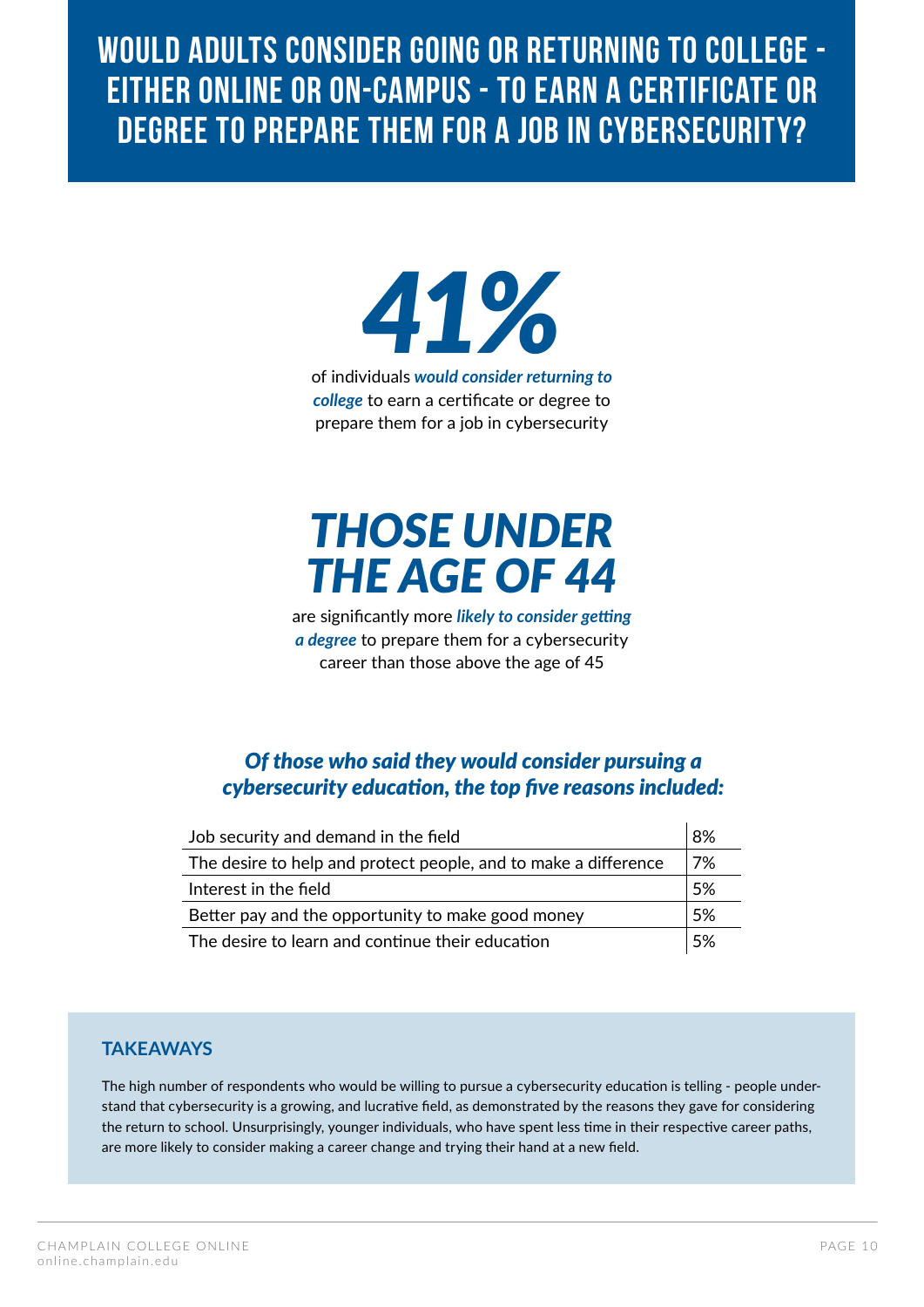**WOULD ADULTS CONSIDER GOING OR RETURNING TO COLLEGE TO EARN A CERTIFICATE OR DEGREE TO PREPARE THEM FOR A JOB IN CYBERSECURITY AT THEIR CURRENT ORGANIZATION IF THEIR EMPLOYER PAID FOR IT?**



*Those most likely to consider pursuing a cyber education if it were funded by their employer were those between the ages of 35-44*

#### **TAKEAWAYS**

When presented with the idea of going back to school to pursue a cybersecurity education if it were paid for by their employer - and in preparation for a cyber-specific role within their existing organization - the number of respondents who would be willing to consider it jumped 31%, to a total of 72%, while the number of those who wouldn't consider it dropped from 59% to just 28%. This indicates that cost, and employer support, are critical barriers preventing those who might otherwise consider a cybersecurity career to actually pursue one. This is good news for employers, given the rise in cybersecurity as an organizational priority across all industries and sectors; these findings indicate that employers have a ready and willing pool of potential cybersecurity employees within their existing workforce, if they're willing to spend the time upskilling them and giving them the training they need. Employers could improve employee retention and engagement, present new opportunities for advancement, and avoid the costs and challenges of recruiting new workers in the cybersecurity field by pursuing this option.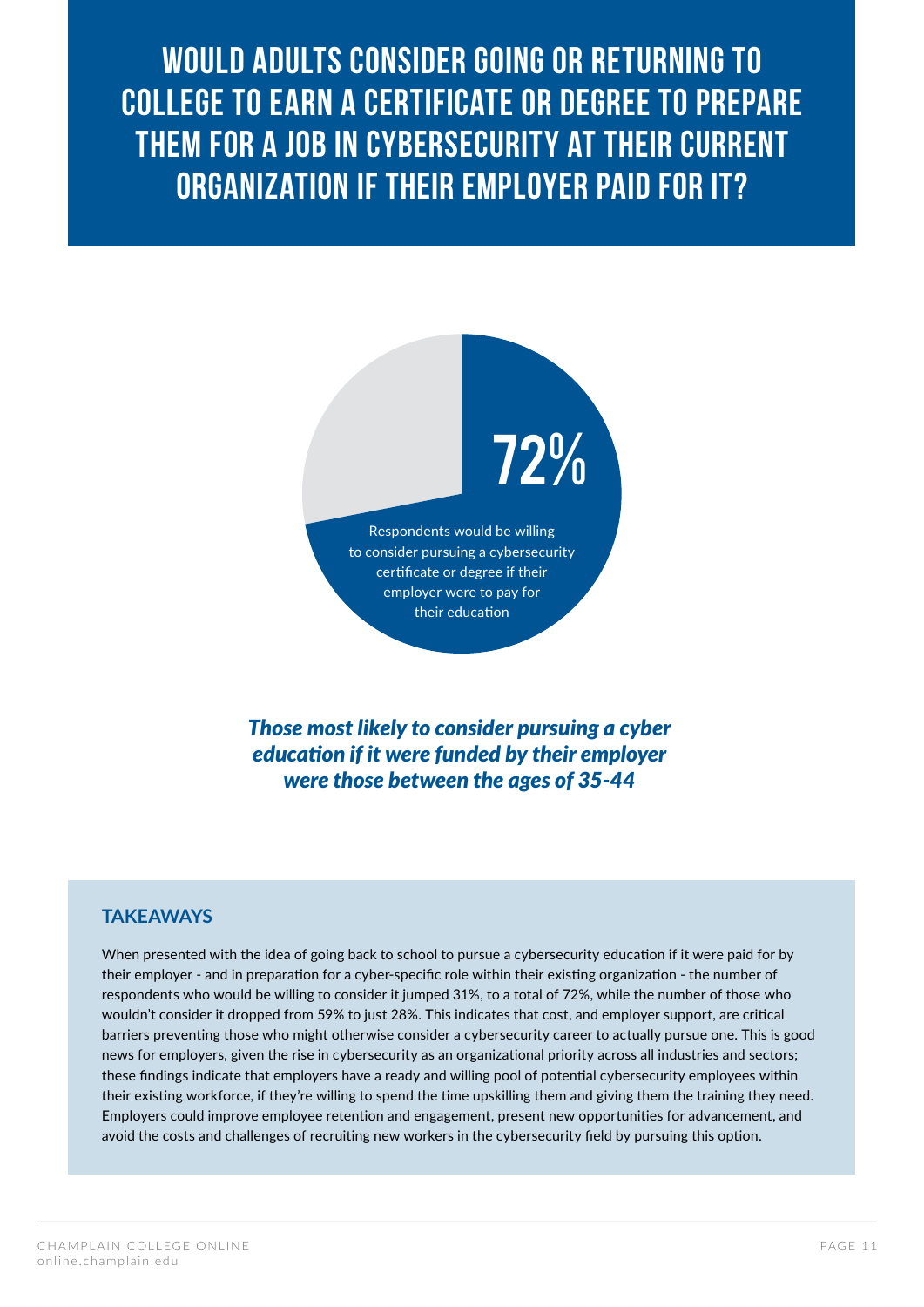# **THE PRIMARY REASONS FOR NOT RETURNING TO COLLEGE TO PURSUE A CYBERSECURITY EDUCATION FOR PREPARATION FOR A JOB IN THE FIELD**

#### **Of those who said they would not consider returning to college for a job in cybersecurity, these were the primary reasons:**

| It's too late for me to consider a career change                         | 22% |
|--------------------------------------------------------------------------|-----|
| I am happy in my current field or career path                            | 21% |
| Cybersecurity is just not of interest to me                              | 14% |
| I lack the time and/or financial resources to do so                      | 14% |
| I don't think I have what it takes to be successful in a technical field | 10% |
| I don't know enough about the field to consider a change                 | 7%  |

*1/3* of individuals *ages 55-64* said it was too late for them to consider a career as did *20%* of *45-54 year olds* and *13%* of *35-44 year olds*

Those *above the age of 65* were most likely to say they didn't think they had what it takes to succeed in a technical field



*Women* are significantly more likely than men to say they don't think they have what it takes to be successful in a technical field (13% of women vs. 6% of men)



Those *under the age of 55* are significantly more likely to say they lack the time and resources to pursue a cybersecurity education than those above, as did *individuals with children* or *households of three people or more*



Those with a *high school diploma or less* are significantly more likely to say they don't think they have what it takes to be successful in a technical field than those with some college education or a degree

#### **TAKEAWAYS**

It's interesting to note that the top reason given for not considering a cybersecurity education and career is "it's too late for me to consider a career change," representing nearly a quarter of responses. While there were some respondents for whom such a response would make sense - for example, those nearing retirement age - the majority of those who gave this response were significantly younger, and were in fact in prime career-changing years. 20% of individuals between 45 and 54 felt that it was too late to change careers, as did 13% of 35 - 44 year olds. These individuals have lengthy careers ahead of them, and would have ample time to retrain and enter a new, in-demand field such as cybersecurity if they had a viable means of doing so. A lack of time and resources is another significant barrier; unsurprisingly, those with families and young children saw this as a bigger challenge than those without. This further reinforces the importance of employer support in making such career shifts - if they had an employer willing to fund their education and facilitate the career transition, it's likely that some of these individuals would feel that it was more of an option for them.

Although the belief that one doesn't have what it takes to be successful in a technical field only represented 10% of responses, it's striking that women were almost twice as likely to think this than men, and that those who haven't been to college believe the same thing. As has been widely documented, there is a lack of representation for women in science and technology fields; this is due less to an aptitude for this kind of work and more to perceptions that it's not meant for them. Doing outreach to underrepresented groups such as women and minorities, as well as to individuals who may have an interest in the field despite a lack of a college education, and showing them how they could build the necessary skills and find success in cybersecurity, will be essential in growing the national cybersecurity workforce going forward.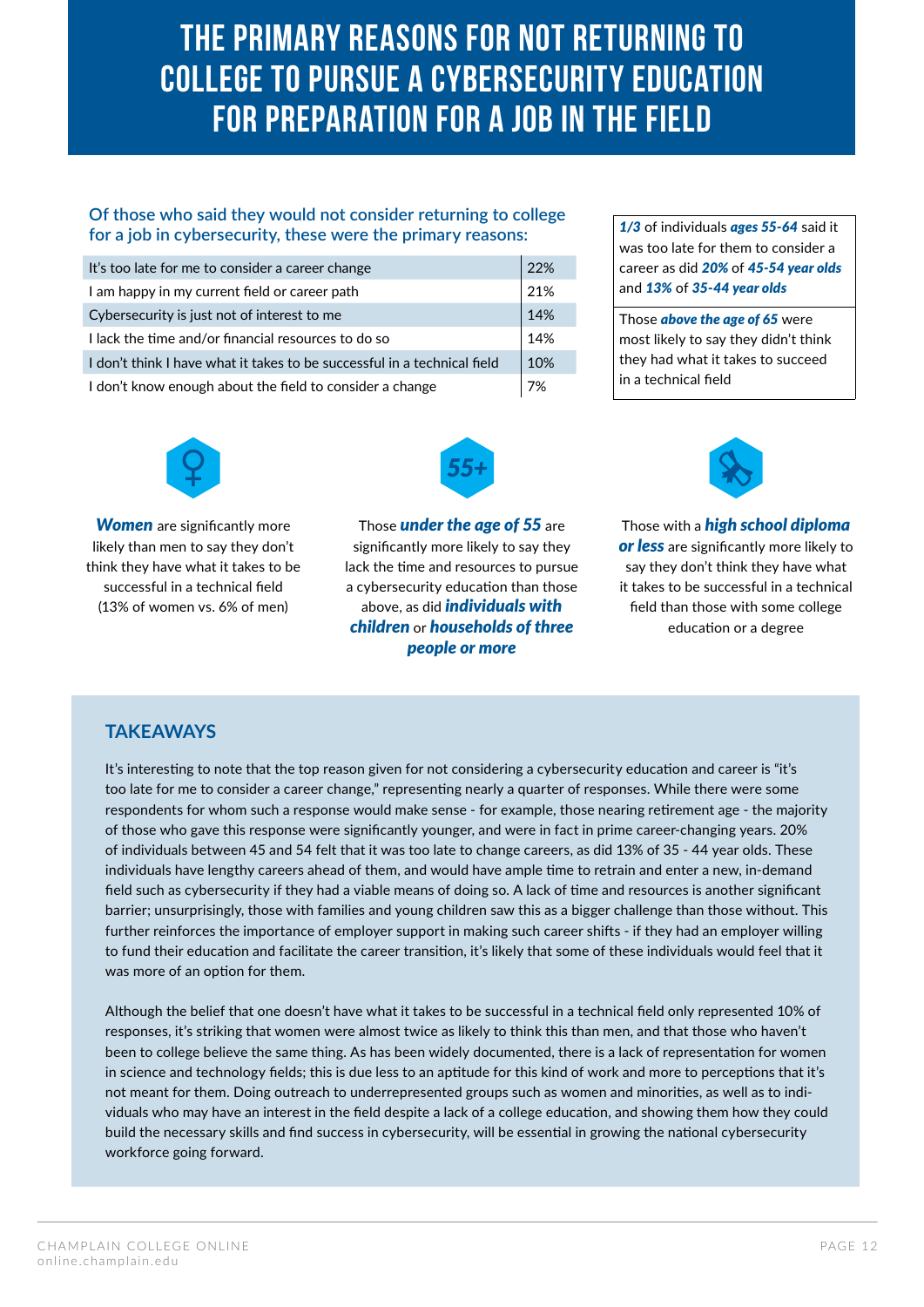# **SHOULD MORE BE DONE TO ENCOURAGE WOMEN TO ENTER THE FIELD OF CYBERSECURITY?**

**An article on Forbes.com earlier this year estimated that women make up only 10% of the current cybersecurity workforce in the United States. Respondents were asked whether, given that low number, more should be done to encourage women to enter the field of cybersecurity?**



#### **TAKEAWAYS**

An overwhelming majority of respondents believe that more should be done to encourage women to enter the cybersecurity field, which puts the onus on employers, educators, and organizations to do more to promote cybersecurity as a viable and attractive career choice for women. Taking into account responses received earlier in the survey, it's clear that higher learning institutions have an opportunity to create programs that provide basic cybersecurity instruction to women, and give women the chance to work with mentors, instructors, and local businesses to see how they might fit into a cybersecurity role; additionally, employers looking to recruit more cybersecurity workers have an opportunity to conduct outreach specific to their female employees, giving them a pathway to a career they might not have considered otherwise.

The lack of women in cybersecurity isn't attributed to a lack of aptitude or skill; it is, as evidenced by the significant number of responses to this effect, about opportunity, and giving underrepresented groups the tools they need to be successful in fields where they have not historically had a presence.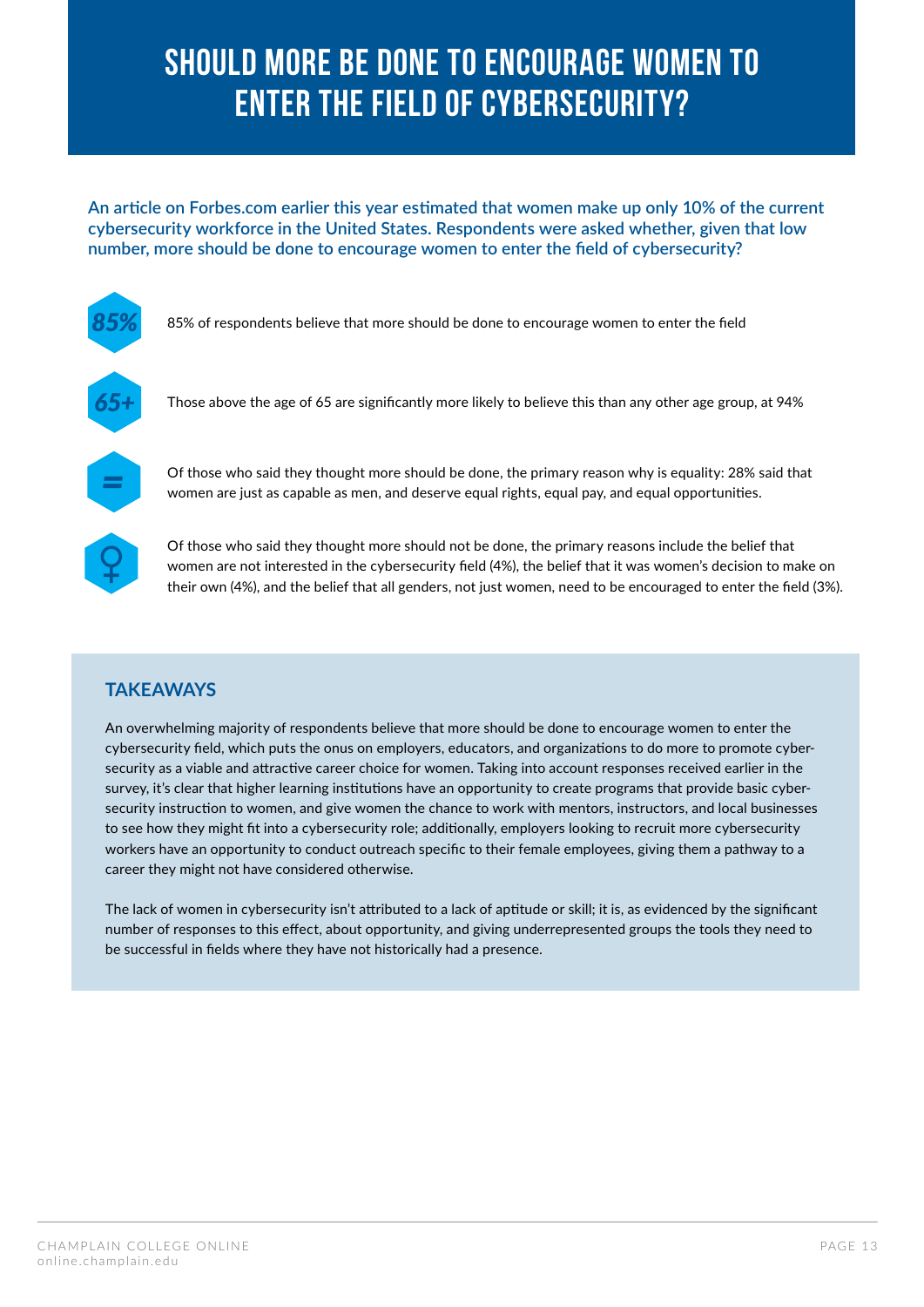



# **CONCLUSION**

As outlined earlier in this report, the need for cybersecurity professionals is critical, with a large number of cybersecurity positions going unfilled and a pool of applicants that doesn't meet the demand for these roles. However, this survey shows that while the need for these workers is great, there is significant interest on the part of adult Americans in upskilling and entering this field - it's simply a question of providing them with the access and support they'll need to obtain a degree and make a career shift.

Given the importance of cybersecurity in today's national landscape, organizations must build the cybersecurity workforce they wish to see - working with colleges and universities to build and promote robust technology programs, conducting targeted outreach to underrepresented groups, providing information on the benefits of shifting careers, and finding ways to attract individuals who may not see themselves as tech-savvy enough to enter the field. The interest is there - organizations must now build on it.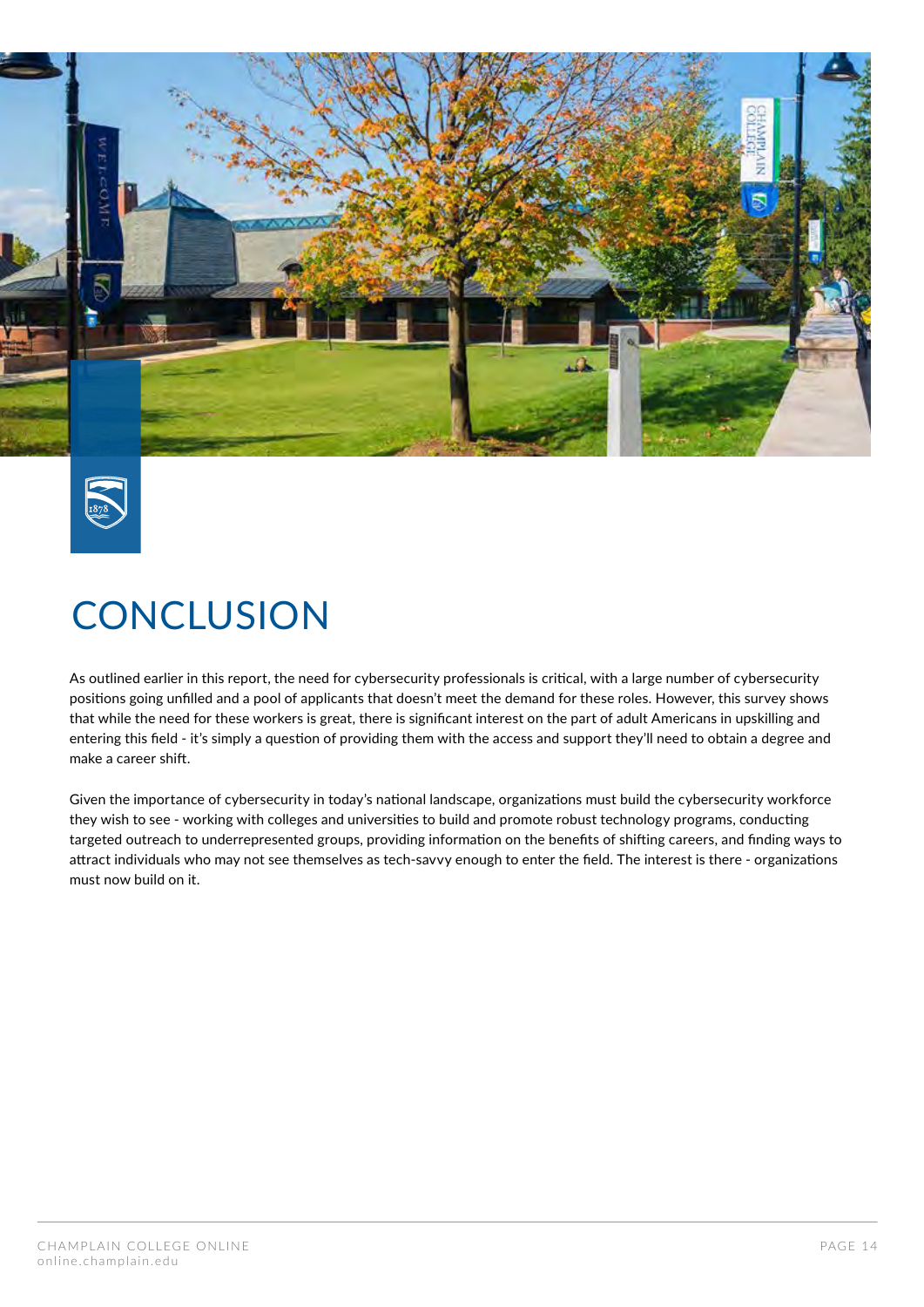# **APPENDIX**

**Following is a complete list of the findings of the Champlain College Online** *The State of the Cybersecurity Workforce and Higher Education* **survey**

o.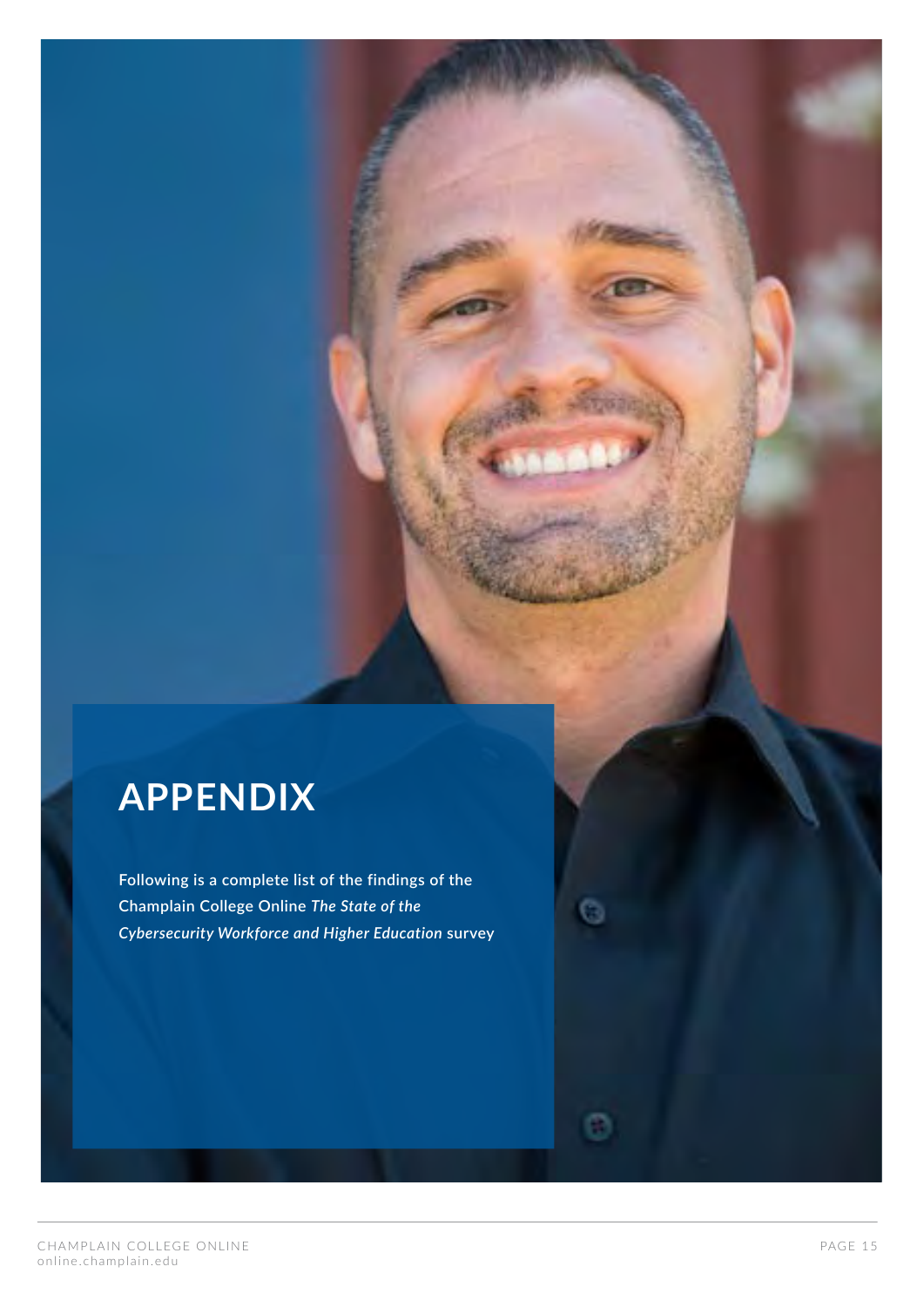**Q.S1. How concerned are you about cybersecurity threats, such as hacking, data breaches, phishing, etc., impacting you personally?**

| Very/Somewhat Concerned      | 88% |
|------------------------------|-----|
| Not Too/Not At All Concerned | 12% |

**Q.S2. Below are some different institutions and organizations that are working to address the cybersecurity issues in the United States. That is, working to reduce cyber threats and improve information security. Please rate your confidence in the ability of each institution or organization to create solutions that reduce cyber threats and improve information security in the United States.**

| Private Sector            | 71% |
|---------------------------|-----|
| Colleges and Universities | 68% |
| Government                | 52% |

**Q. S2A. Below are some different institutions and organizations that are working to address the cybersecurity issues in the United States. That is, working to reduce cyber threats and improve information security. Please rate your confidence in the ability of each institution or organization to create solutions that reduce cyber threats and improve information security in the United States.**

| <b>Colleges and Universities</b> |     |
|----------------------------------|-----|
| Very Confident                   | 17% |
| Somewhat Confident               | 52% |
| Not Too Confident                | 26% |
| Not at all Confident             | 6%  |

**Q.S2B. Below are some different institutions and organizations that are working to address the cybersecurity issues in the United States. That is, working to reduce cyber threats and improve information security. Please rate your confidence in the ability of each institution or organization to create solutions that reduce cyber threats and improve information security in the United States.**

| Government           |     |
|----------------------|-----|
| Very Confident       | 13% |
| Somewhat Confident   | 39% |
| Not Too Confident    | 32% |
| Not at all Confident | 6%  |

**Q.S2C. Below are some different institutions and organizations that are working to address the cybersecurity issues in the United States. That is, working to reduce cyber threats and improve information security. Please rate your confidence in the ability of each institution or organization to create solutions that reduce cyber threats and improve information security in the United States.**

| <b>Private Sector</b> |      |
|-----------------------|------|
| Very Confident        | 18%  |
| Somewhat Confident    | .54% |
| Not Too Confident     | 24%  |
| Not at all Confident  | 5%   |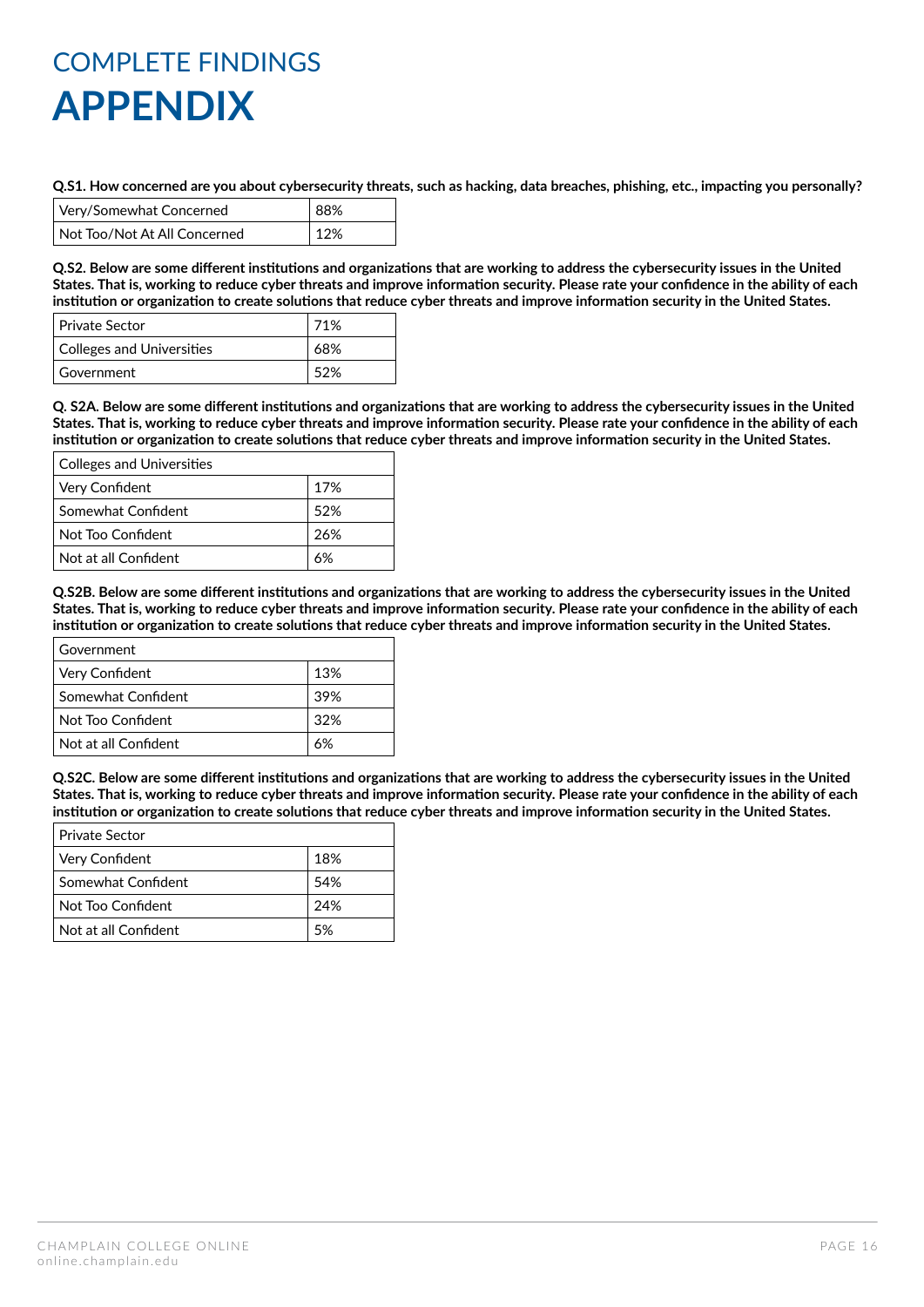**Q.S3. What role, if any, should colleges and universities play in addressing cybersecurity issues – and creating solutions that reduce cyber threats and improve information security – across the United States? Please be as specific as possible.**

| Train/educate users on identifying/preventing threats                         |     |
|-------------------------------------------------------------------------------|-----|
| Don't know                                                                    | 15% |
| Protect private information/accounts                                          | 13% |
| Be proactive/take precautions/use latest technology/prevent security breaches | 11% |
| <b>Nothing</b>                                                                | 10% |
| Create/develop new solutions                                                  | 10% |
| Research/provide research/studies                                             | 8%  |
| Other responses                                                               | 8%  |
| Use their knowledge/the brightest/young minds/to address the issue            | 7%  |
| A large/major role (unspecified)                                              | 5%  |

**Q.S4. Below are some different ideas about the role colleges and universities could play in addressing cybersecurity issues and creating solutions that reduce cyber threats and improve information security in the United States. After you read each one, please rate your level of agreement.**

| Creating more cybersecurity education programs for college-age students                                                                                           | 91% |
|-------------------------------------------------------------------------------------------------------------------------------------------------------------------|-----|
| Educating adult learners to qualify for today's cybersecurity jobs                                                                                                |     |
| Doing more to promote cybersecurity, and related STEM (Science, Technology, Engineering and<br>90%<br>Math) programs, to women and other under-represented groups |     |
| Ensuring all college students regardless of major have a basic cybersecurity education                                                                            | 86% |
| Partnering with industry to educate the private sector workforce on cybersecurity                                                                                 | 90% |
| Partnering with government to help to educate the public sector workforce on cybersecurity                                                                        | 85% |

**Q.S5. Knowing this, would you consider going or returning to college either online or on-campus to earn a certificate or degree to prepare you for a job in cybersecurity?**

| Yes, definitely    | 12% |
|--------------------|-----|
| Yes, probably      | 29% |
| No, probably not   | 38% |
| No, definitely not | 21% |

**Q.S6. Why would you consider going or returning to college to earn a certificate or degree to prepare you for a job in cybersecurity?**

| Job security/demand                                           | 8% |
|---------------------------------------------------------------|----|
| Want to help/protect people/make a difference                 | 7% |
| Interested/would consider that field                          | 5% |
| Better pay/make good money                                    | 5% |
| Like to learn/continue education                              | 5% |
| Want to stop attacks/identity theft/keep my information safe  | 4% |
| Increased knowledge/better understanding of Internet/security | 4% |
| Growing field/needs more people                               | 4% |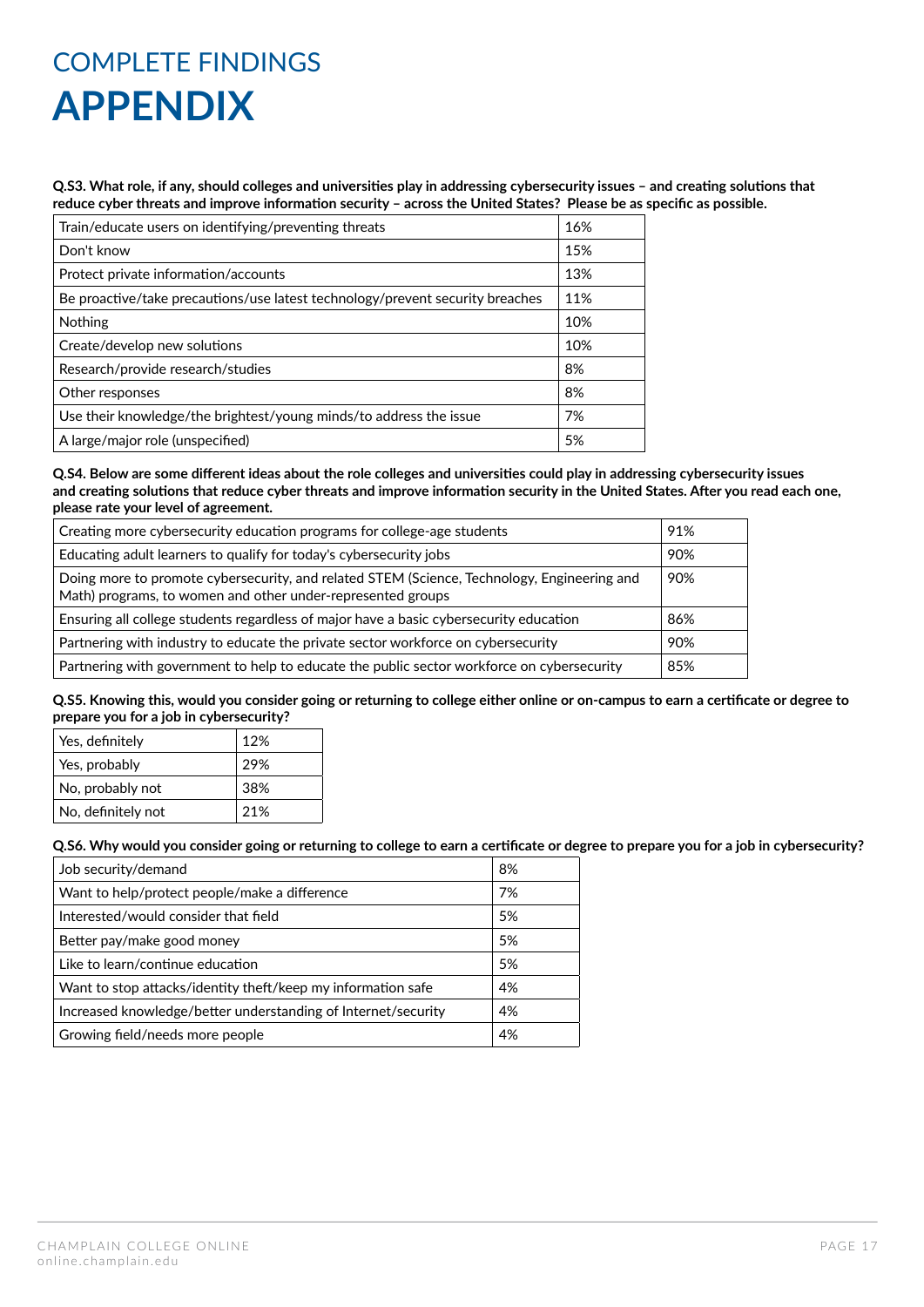#### **Q.S6. Why wouldn't you consider going or returning to college to earn a certificate or degree to prepare you for a job in cybersecurity?**

| My age/I am too old                                      | 16% |
|----------------------------------------------------------|-----|
| No need/not interested/don't want to                     | 13% |
| Retired/ready to retire                                  | 8%  |
| Already have a job/like current job                      | 8%  |
| Don't want to go to school/back to school/not ready      | 5%  |
| Dislike/not good with computers/not tech savvy           | 4%  |
| College is too expensive/have money issues/cannot afford | 4%  |
|                                                          |     |

**Q.S7. If your employer paid for your cybersecurity education (what some refer to as 'technical upskilling') would you consider going or returning to college to earn a certificate or degree to prepare you for a job in cybersecurity at your organization?**

| Yes, definitely    | 33% |
|--------------------|-----|
| Yes, probably      | 39% |
| No, probably not   | 21% |
| No, definitely not | 7%  |

**Q.S8. Earlier you told us that you would not consider going or returning to college to earn a certificate or degree to prepare for a job in cybersecurity. What is your PRIMARY REASON for not considering going or returning to college to prepare for a cyber security career path?**

| It's too late for me to consider a career change                         | 22% |
|--------------------------------------------------------------------------|-----|
| I am happy in my current field or career path                            | 21% |
| Cybersecurity is just not of interest to me                              | 14% |
| I lack the time and/or financial resources to do so                      | 14% |
| I don't think I have what it takes to be successful in a technical field | 10% |
| I don't know enough about the field to consider a change                 | 7%  |
| Other                                                                    | 12% |

**Q.S9. Finally, an article on Forbes.com earlier this year estimated that women make up only 10% of the current cybersecurity workforce in the United States. Should more be done to encourage women to enter the field of cybersecurity?**

| ⁄es | 85% |
|-----|-----|
| ง∩  | 15% |

#### **Q.S10. Why do you think more should be done to encourage women to enter the field of cybersecurity?**

| Equality/women are just as capable as men/equal rights/equal pay/equal opportunities | 28% |
|--------------------------------------------------------------------------------------|-----|
| Other "more should be done" responses                                                | 9%  |
| More awareness/advertising towards women                                             | 7%  |
| 10% is low/not enough women in the field                                             | 6%  |
| More/better/earlier educational opportunities/training                               | 6%  |
| Women should be encouraged to enter this field/any field                             | 4%  |
| There is a need/lots of job openings in the field                                    | 4%  |
| Women can offer new perspective/different ideas/fresh insight                        | 4%  |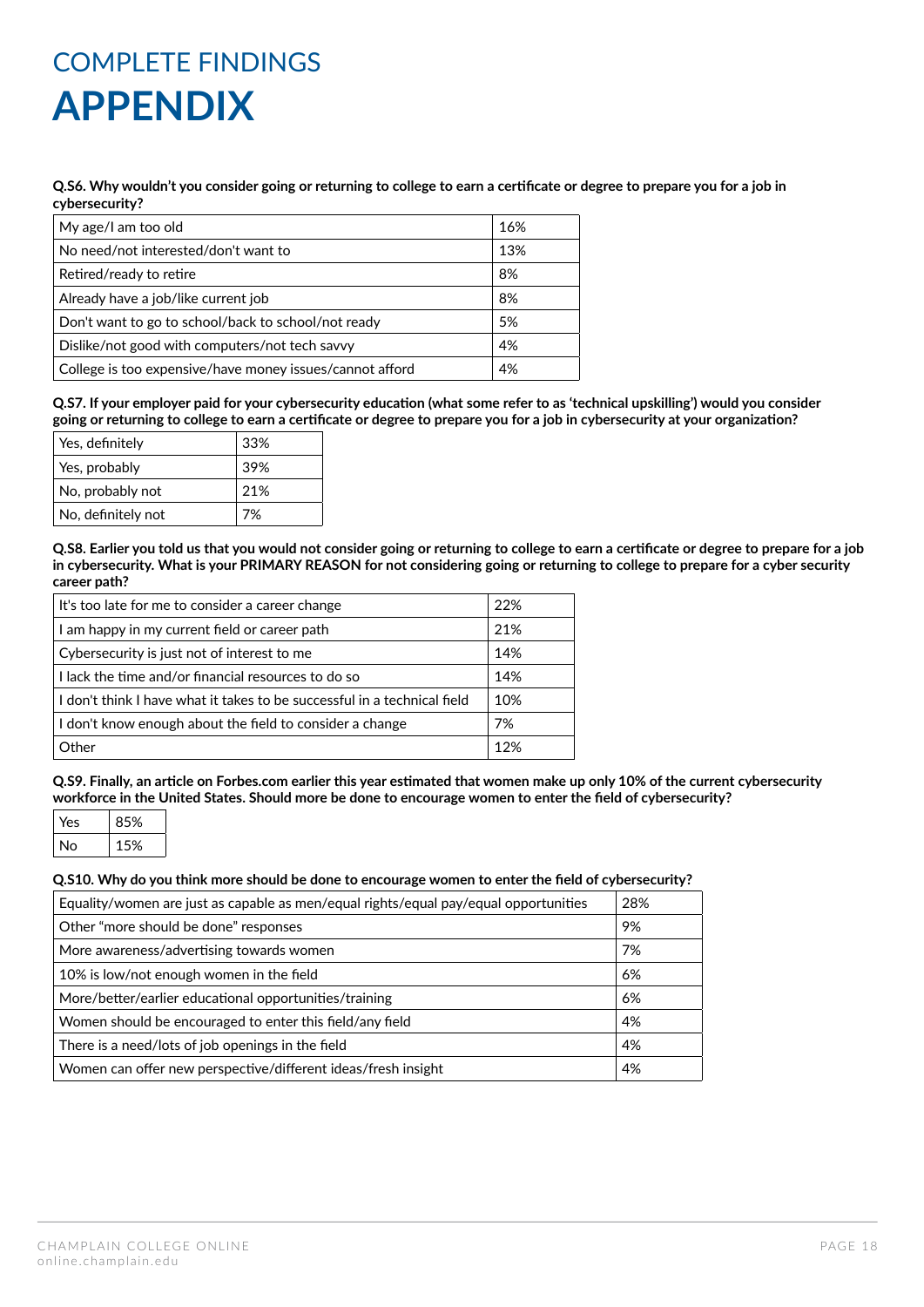#### **Q.S10. Why don't you think more should be done to encourage women to enter the field of cybersecurity?**

| Women not interested in this field               | 4% |
|--------------------------------------------------|----|
| Their decision/they can decide                   | 4% |
| Gender doesn't matter/need to encourage everyone | 3% |
| Other "more should not be done" responses        | 3% |
| Fine as it is/no need                            | 1% |
| Should not encourage a gender ratio              | 1% |
| Male dominated/should be for men                 | 0% |
|                                                  |    |